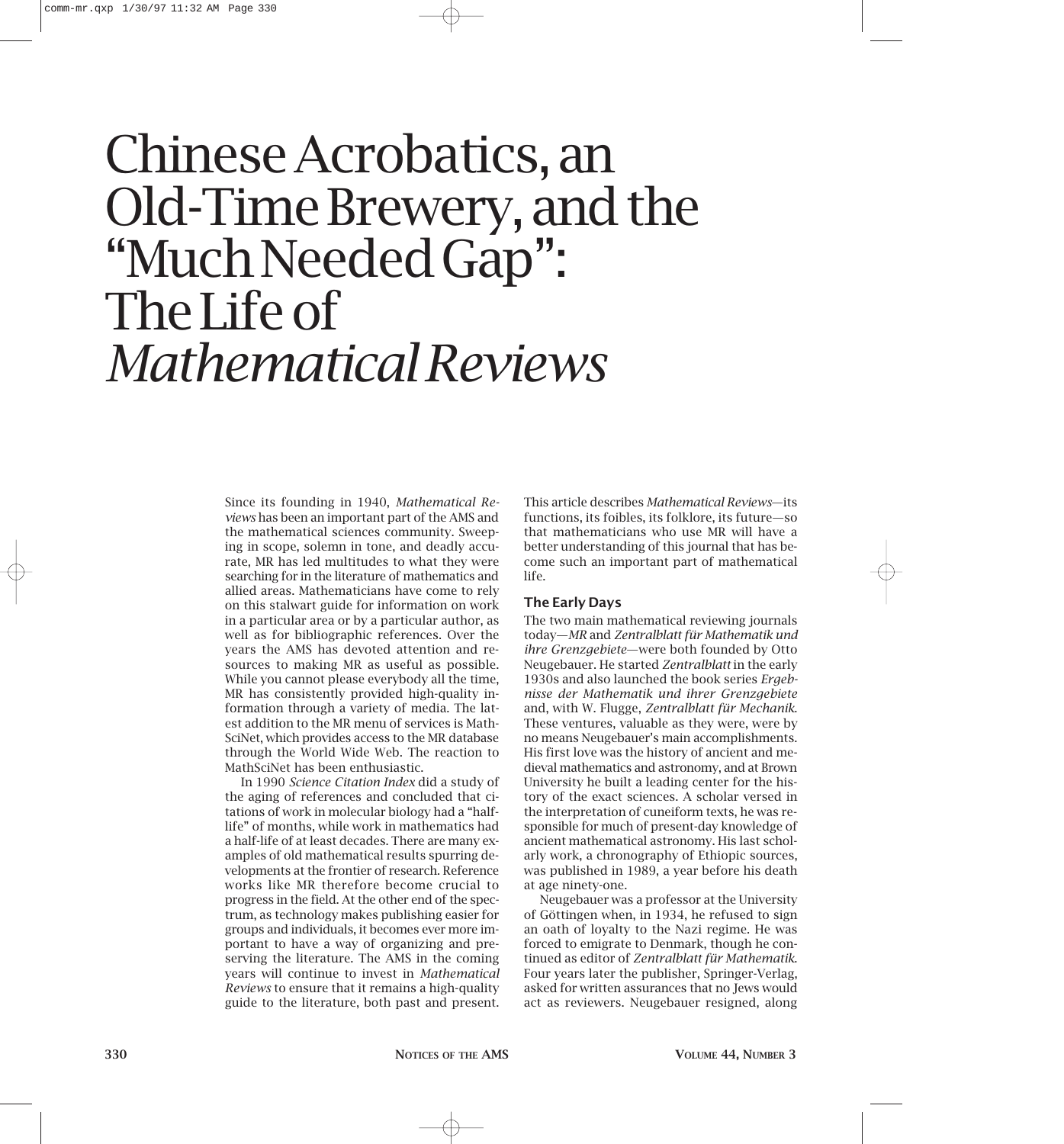with most of the editorial board, and he destroyed his files. Soon thereafter Neugebauer moved to Brown. By that time there was talk of the need for a reliable reviewing journal for mathematics and the possibility of establishing one in the United States. Neugebauer was clearly perfect for the job, so in 1940 he started *Mathematical Reviews*, with the assistance

of J. D. Tamarkin and

W. Feller. The AMS received financial support for MR from the Carnegie Corporation of New York, the Rockefeller Foundation, and the American Philosophical Society.

"The character of MR was established by Neugebauer," stated Ralph Boas in an obituary for Neugebauer [1]. Boas served as editor of MR from 1945 to 1950. In Neugebauer's view any mathematics paper should be reviewed whether or not it was significant. This vision of *Mathematical Reviews* has

remained largely unchanged to this day. "Neugebauer always insisted that the length of the review was not intended to be directly proportional to the importance of the paper," wrote Boas. "Indeed, a bad paper needed to have a review sufficiently detailed so that nobody needed to look at the paper itself, whereas a really important paper needed only to be called to the world's attention."

In the early days of MR, the editor did everything. John V. Wehausen, who served as editor from 1950 to 1956, described his job this way: "[A]ssign papers to reviewers; translate titles not in English, French, German, or Italian (the allowable languages for reviews; in those days it was assumed that every educated mathematician could read at least these); edit the reviews, including checking cited references; prepare them for the printer; assign a field to each review; gather all the reviews together once a month, put them in some sort of order, and send them to the printer; read galleys; check page proof to verify that all corrections had been made and perhaps to make new ones; and then rejoice when the printed issue is received, while feeling like an ass because of missed errors." [2] He could never leave Providence for more than two weeks at a time, and even then he would be sent proofs to read at odd times so as not to be buried under the workload when he returned. **Ralph Boas**

Wehausen had a staff of three secretaries and a half-time graduate student. Today, MR executive editor R. Keith Dennis oversees about seventy copyeditors, filers, keyboarders, librarians, associate editors, and computer personnel. The increase in the size of the MR operation is not

due to changes in the basic process—receive papers, send them out to reviewers, publish the reviews—for it has not changed since Neugebauer's time. What has changed is the volume of the mathematical literature. In its first year MR ran 400 pages and contained 2,115 reviews. Today a typical year comprises about 7,000 pages (11,000 if you count indexes) and about 50,000 reviews. An enormous effort is required simply to keep up with the mass of incoming material.

> A backlog could be fatal, but MR has always pulled through. Some years before he became MR executive editor, William J. LeVeque served as an associate editor in 1961. "MR was then near death," he wrote in a reminiscence [3]. "[Walter Hayman and I] were put to work assigning journal articles to the various reviewers,

from what seemed to be an enormous backlog. As we finished assigning the articles in each issue, we put the latter on a pile in the corner of the room until the top of that pile rose to eight feet and we had to start a new one." Despite their efforts the situation remained grim. A few months later the AMS hired A. J. Lohwater as executive editor. According to LeVeque, Lohwater could work 18–20 hours a day, so "within about three years he had the journal back on schedule."

## **Mathematical Literature: A Relentless River**

Right now MR operates with a cap of 50,000 reviews. If this yearly output seems like a fast-flowing river, consider that it is merely a tributary of the main gusher, the material arriving at MR. Each day the mail brings 230–240 potentially reviewable books and papers as well as many others that are outside of mathematics. And MR is always on the lookout for more: one of the functions of the Acquisitions Department is to make sure MR is not missing anything. MR does not take out subscriptions; it relies primarily on

**Otto Neugebauer**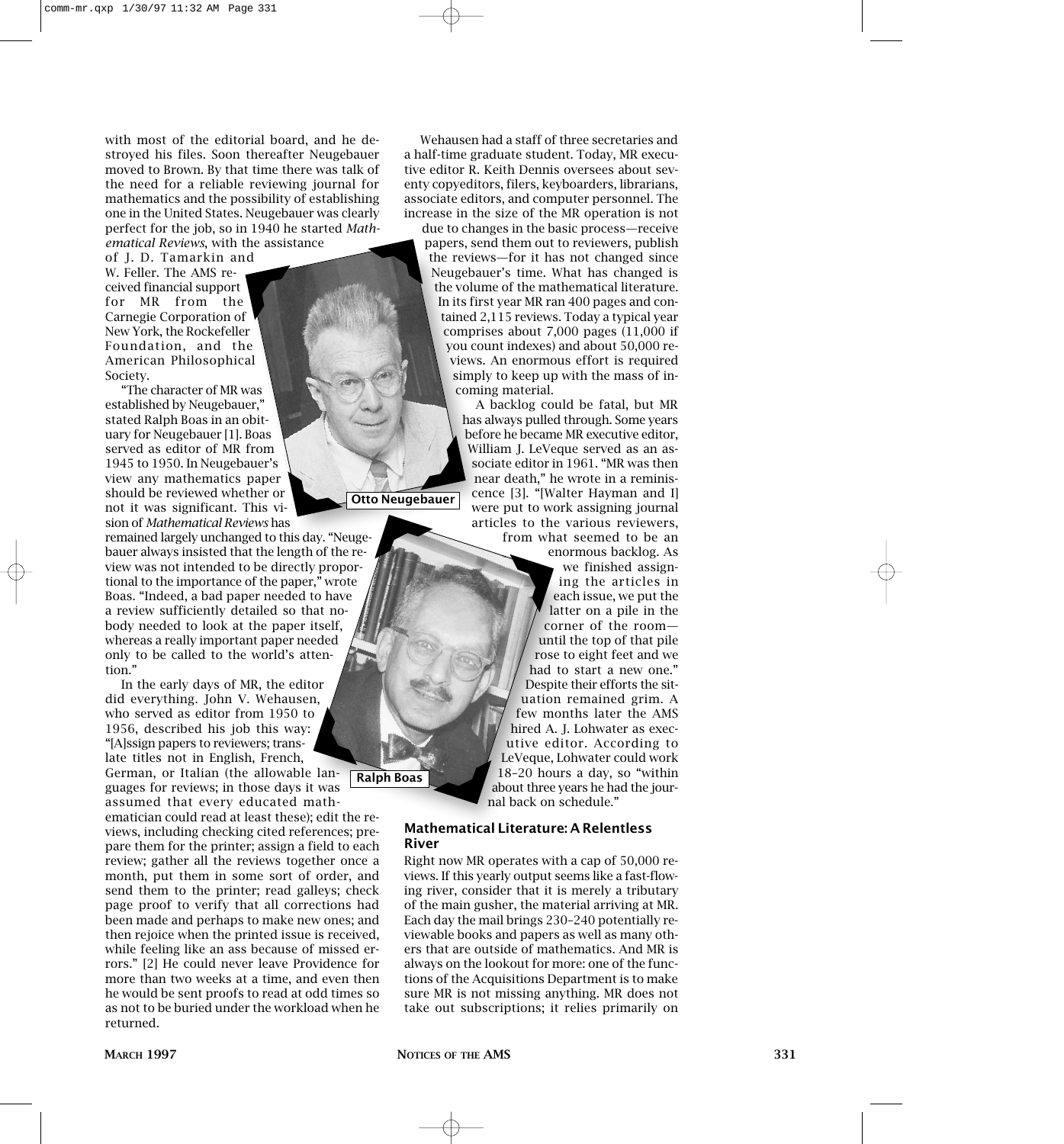#### **MR Folklore: Unflattering Reviews**

Snide reviews form part of the folklore of *Mathematical Reviews*. The most famous one is as sublimely succinct as it is damning: "This paper fills a much needed gap in the literature."

Though well known, this sentence never actually appeared in a review. Its origins were explained in a letter from Lee Neuwirth to Gerald Janusz, who looked into the matter when he served as executive editor from 1990 to 1992. Around 1960, when he was an instructor at Princeton, Neuwirth began a review of an article by Hale Trotter with the infamous sentence. Unaware of what he had done, Neuwirth showed the review to his colleague Ralph Fox, who "roared with laughter." Fox rewrote the review, and it eventually appeared, without the sentence, under Fox's name (MR **24** (1962), 683, number A3645). It appears that Fox told the story about the sentence to others, but in the telling he left out the names of Neuwirth and Trotter.

The mild wording and matter-of-fact tone of that sentence perfectly capture the kind of humor one finds in MR, where vituperation is usually excised. What follows is a collection of tidbits culled from some of the less flattering reviews.

"This paper is incorrect and most of its conclusions are false."

"The author has published in various journals the contents of this paper." [This statement is followed by a list of seven references for the paper in different journals.]

"The results are presented by means of a terminology and in a style of which it is impossible here to give the slightest idea; the notions introduced by the author ('radiors', 'coradiors', 'expansors') appear to be totally superfluous (unless it is to rescue his work from complete indiscretion) and can be cast in relatively civilized language. Nevertheless it would be premature and imprudent to attach to these comments any absolute value because of the uncertainty which weighs on the intentions of the author." [translated from the French]

"The author tries to put Fermat's last theorem into a physical and general dimensional analysis situation.… No proofs are given." "As a result of correspondence with the author, the reviewer realises that his attempt to understand the paper was unsuccessful; the criticism based on that attempt should be withdrawn. The reviewer does not understand the paper at all now."

"[The author] leads the reader over a rough road to [a certain] inequality.… However, at one rough spot on the road the author introduces the series  $0! + 1!/x + 2!/x^2 + \cdots$ . This series is convergent only at  $x = \infty$ . The proof needs fixing."

"…The reviewer is unable to follow these proofs which hinge on unexplained dependencies among the ten variables introduced. Reviewer's remark: The author offered to explain the 'proof' of the Fermat conjecture to the reviewer. The reviewer declined, considering such a meeting pointless, because—as transpires from the book—the author has difficulties with the language of mathematics."

> publishers sending material for free or in exchange for AMS publications. A number of staff are devoted to keeping records on what has come in, what has not, and where to go to find missing materials. Librarian Paula Shanks combs catalogs, journals, and other publications from all over the world for mention of books or journals that MR has not received. In certain rare cases MR will purchase materials. Shanks says there are a couple of North Korean journals that MR received for a while, along with bills asking for payment in DM. The trouble was, they did not indicate how many DM. "If they would tell me how many DM they want for the journals, I'd gladly pay," Shanks declares. "No one else in North America gets them."

> Some journals are reviewed cover to cover, but others must be "prescanned" by the MR associate editors. These are mathematicians on the MR staff who match books and papers to reviewers; they also make judgments about whether to review items that are in applied areas but contain new mathematical results or interesting applications of known results. Once the prescanning is done, the material is placed in the green "editors' box". (MR usually receives two copies of each item, and the second copy is put into the library, locally known as "the cemetery".) The box is then stationed in the "box decorating area". This whimsical name refers to the process of inserting strips of colored paper indicating to which editor the items are to go. Each editor must examine the contents of the

green box to make final decisions about what will be covered and also to assign MR classification numbers. Consultants are called in on a regular basis to cover edges of mathematics that the associate editors' expertise does not reach.

Once decorated, the items are placed in the red "daily box". (The extensive use of color coding at MR is just one more indication that this place deals with a serious mass of material.) Bibliographic information is entered into the MR database in order to keep track of what will be reviewed and also for production of the journal *Current Mathematical Publications*. Lila Dann, who has worked for MR for twenty-two years and is manager of Reviewer Services, remembers well the old days when she typed CMP on an IBM Selectric typewriter. Changing fonts meant pulling a small ball out of the typewriter and snapping in a different one. Each typist had half a dozen different balls for italic, bold, Cyrillic, Greek, and roman, as well as special mathematical symbols, different type sizes, and so on. Dann could type 75 words per minute while flipping the balls in and out. She and the other typists would race to see who could do the most pages with the fewest errors. As LeVeque put it, "Like Chinese acrobatics, it had to be seen to be believed."

## **Take Heart, Ye Authors of Obscurity: An MR Editor Is Reading Your Paper**

In the past being an associate editor at *Mathematical Reviews* was a job that a mathematician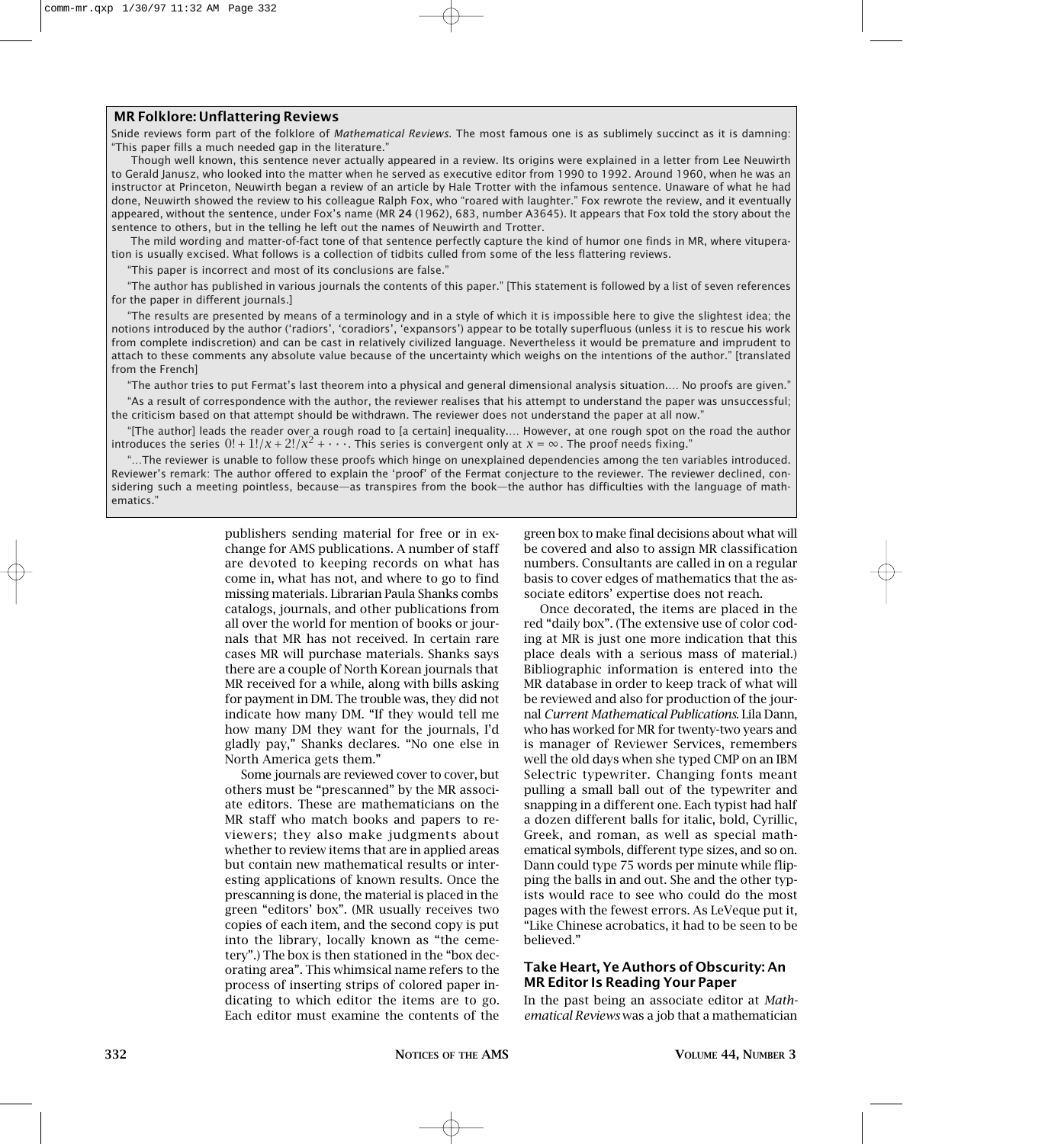might hold for a few months or a couple of years. On occasion the post served well some mathematicians who had few recourses. Chandler Davis, who was not able to get a permanent job at a U.S. institution after he refused to answer questions before the House Un-American Activities Committee, worked at MR from 1958 to 1962. "When I served my prison term in spring 1960," he says, "MR gave me unpaid leave, so when my time was up, I just went back to work." Nowadays associate editors tend to spend more years at MR; three-quarters of the present group have been there a dozen years or more. Armando Armendáriz holds the record, having been at *Mathematical Reviews* since 1965. This accumulated experience, together with help from the computer, has made the associate editor staff faster, with each editor handling more material in less time.

The staff of associate editors has seen its share of colorful characters. One of these is Jeffrey Joel, who after working at MR from 1973 to 1991, went to live in a yurt in Jackson Hole. A licensed rolfer and one-time member of a rock band, Joel has been known to transpose Mozart pieces to the piano while sight-reading. It is alleged that when Joel was asked by MR to fill in a form listing the languages he knew, he wrote "All"—which, according to associate editor Patrick D. F. Ion, was in some sense the best approximation. Indeed, the linguistic capability of the MR staff is impressive. Ion reports that he once overheard one of his colleagues exclaiming, "Fortunately, there is a Bulgarian summary!" The paper itself was in Tajiki.

The associate editors spend their days in a sea of mathematics. There is a continual flow of new material that needs to be examined, and examined in just the right way: carefully enough to select an appropriate reviewer, but without spending so much time as to create a bottleneck. It can be tough to strike a balance, especially when an editor comes across something he or she is very interested in reading. Selecting the right reviewer requires finesse, notes Robert Bartle, who served two terms as executive editor, 1976–78 and 1986–90. "You don't want a hatchet job or a review praising the paper to the sky because it was written by a friend of the reviewer," he says.

In times past the list of reviewers was kept on a hanging-card file, with colored paperclips indicating various bits of information, such as how many papers were with a reviewer. Armendáriz says he used to be able to keep in his head the names of all of the reviewers in his own area of function theory, but today there are far too many. Fortunately the MR reviewer database has taken over where brain cells give out. Using this database, the editors easily look through reviewers' MR classification numbers and brief descriptions of what they say they would like to review. In addition, the database gives information to help the editors avoid deadbeat reviewers and prevent reliable ones from being overloaded. The associate editors also have to deal with problematic reviews. In his reminiscences about MR, Boas mentions a review that read, "This paper contains two results. The first is due to the reviewer and the second is false." The rule of thumb, though, is that such remarks should not make it into print unless they can be substantiated. As much as is possible, the associate editors watch for claims that a paper was plagiarized and for unjustified criticisms, personal attacks, or intemperate language. In such cases the editors use their judgment to decide what to do: check back with the author for clarification, tone down harsh wording, etc. Sometimes authors send instructions that certain individuals should not be asked to review their papers, and the editors try as best they can to honor such requests. Wehausen found that his association with MR made his colleagues think that he was an expert on mathematical ethics. "Every few months I would receive a telephone call complaining that someone had stolen the caller's result," he remarked. He counseled them as best he could. **R. Keith Dennis**

A common complaint about *Mathematical Reviews* is that it reports on too many uninteresting or trivial papers. The MR editors can decide not to review papers that are not about mathematics or are incomprehensible. But many cases are not so clear-cut; for example, a search of "Fermat" in Math-SciNet turns up quite a few reviews of bogus proofs of Fermat's Last Theorem. If there

were a way of deciding what was junk and what was not, then one could give the junk an automatic treatment that does not absorb much time or money and send the rest out for review. But "I don't have any idea how you do that," says John Selfridge, who served as executive

**Robert Bartle**

**William J. LeVeque**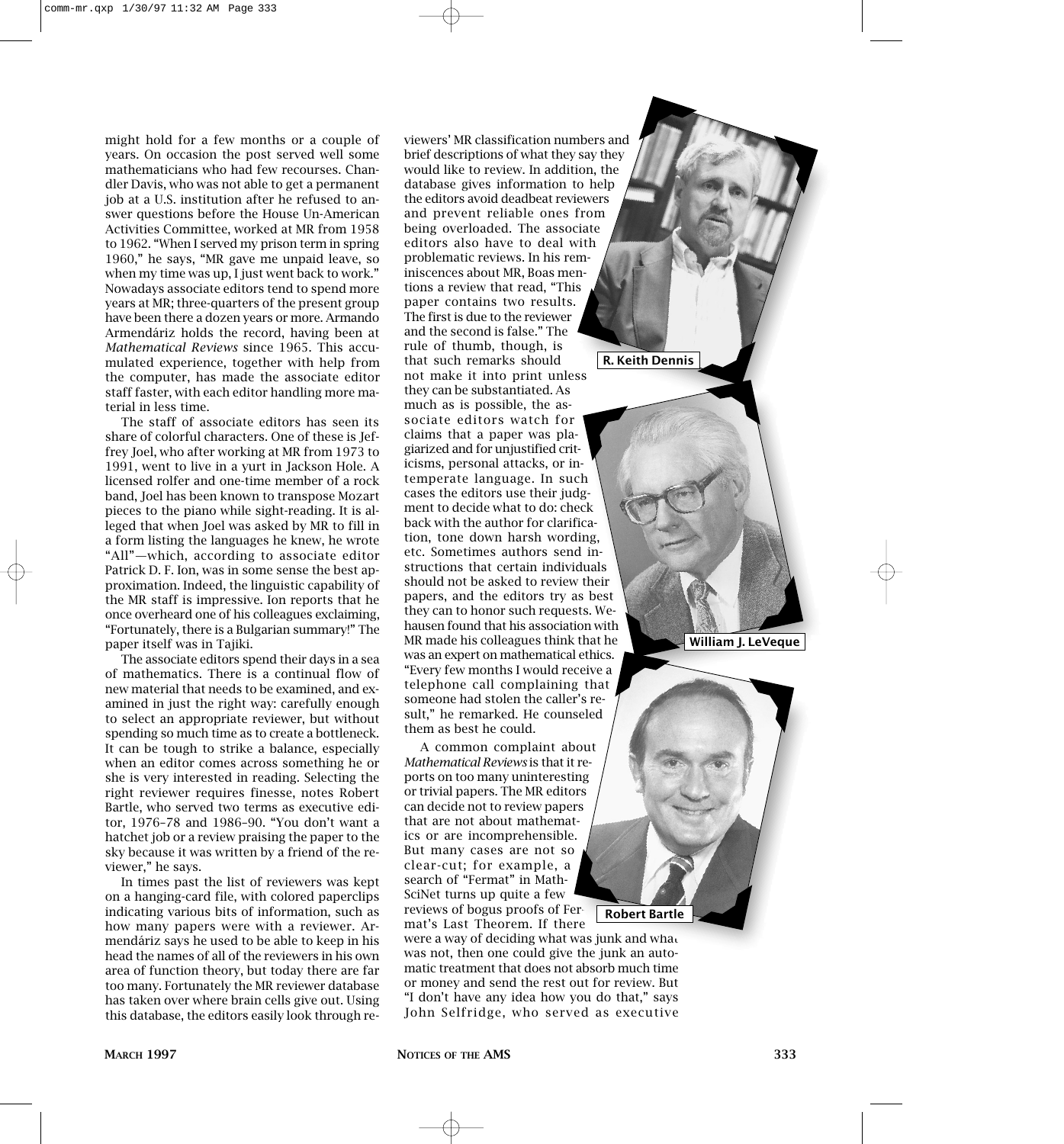

**John V. Wehausen**



**John V. Wehausen lookalike**

**—***Wehausen, who is currently in the Department of Naval Architecture and Offshore Engineering at UC Berkeley, is a dead ringer for Vincent van Gogh. When he received an honorary degree from the Joseph Fourier University in Grenoble, part of the presentation included remarks about his being well known for this resemblance. ("I hope it wasn't the basis for the degree," says Wehausen.) One time when he was in the van Gogh Museum in Amsterdam, a Hollander came up to him and said, "I'm glad to see that the artist is here today."*

editor from 1978 to 1986. "No matter how you look at it, it's going to take a tremendous amount of resources to make all these judgments, unless you are sloppy. And so the best thing would be to have some way where the judgments are semiautomatic and done by professional people like the associate editors."

Nevertheless, *Mathematical Reviews* inevitably devotes more space to unimportant papers than to important ones. Several years ago MR introduced "Featured Reviews", which highlight influential papers. The "Featured Reviews" represent something of a departure from Neugebauer's original vision in which bad papers might have longer reviews than good ones. On the other hand, Neugebauer could not have predicted the immense increase in the mathematical literature that prompted this new kind of review, for in his day some mathematicians read MR cover to cover to find out what was going on. Today the issues are too big even for full browsing.

## **Checking and More Checking**

In 1972 AMS President Nathan Jacobson appointed the *Mathematical Reviews* Crisis Committee to deal with a \$90,000 deficit the journal was facing. One of the main causes of the crisis was the large increase in the number of reviews. The committee conducted a survey, receiving 1,000 replies, to get an understanding of the needs of the users and subscribers of *Mathematical Reviews*. Although almost every aspect of MR was unsatisfactory to someone, they received no complaints on one point: its level of accuracy. "*Mathematical Reviews* almost never sends the reader to the wrong source, either of a paper reviewed or of one quoted in a review," the committee noted. To this day the MR staff prides itself on meticulous precision. As the committee pointed out, this meticulousness is expensive. In the end MR survived the crisis and has maintained its legendary accuracy. (But the committee was unable to enact a recommendation they say they received from half a dozen survey respondents: "Write fewer papers!")

"Everything that gets done here—especially bibliographic entries—gets double-, triple-, quadruple-checked by lots of people," says Bert TePaske-King, manager of Bibliographic Services. "We want to be sure that if we say a paper has been published somewhere, it has." The same mania for precision extends to "author authority". This task consists of trying to distinguish authors with the same name. The information used to be on the "salmon cards"—so named for their pale pink color—but the cards are diminishing in number as the information migrates to the computer. About 80 percent of the time the computer finds a unique individual match for any author name, and for the remaining 20 percent the staff uses other means to verify who the author is, even writing to an individual to ask if he or she has written the paper at hand. The level of detail of this work goes beyond that for comparable journals in other areas and has made possible the refinement found in the Author Identification tool on MathSciNet.

As a review wends its way through the production process, it passes through many hands. Upon receipt, reviews are copyedited, all references are verified, and MR numbers are inserted. The associate editor who solicited the review reads it with an eye toward catching any problems in the content. The review is then either keyboarded from scratch, or, if it has arrived electronically, the corrections are made in the file. After proofreading, the review is read by two associate editors. Once a month all reviews that are ready are pooled into an issue. Galleys are produced and given a final scan by copyeditors and the executive editor. In all, each MR review is read at least three times, by different people, and scanned a number of times. All aspects of the production of MR are carried out in Ann Arbor, while everything else—pricing, marketing, subscriptions—is centered at AMS headquarters in Providence.

Just how the MR staff maintain such minute attention to detail day after day is anybody's guess. When Bartle was executive editor, a psychologist came to interview the MR staff. She classified them according to a system of personality types and found that a high percentage (80 percent, if Bartle's memory serves him well) were found to be in the "introspective perfectionist" category. The psychologist said she had never seen in one workplace so many people in that category. "It seems that the people who stay on at MR have that kind of personality," Bartle observes.

According to Lila Dann, the Reviewer Services Department receives 250–300 reviews on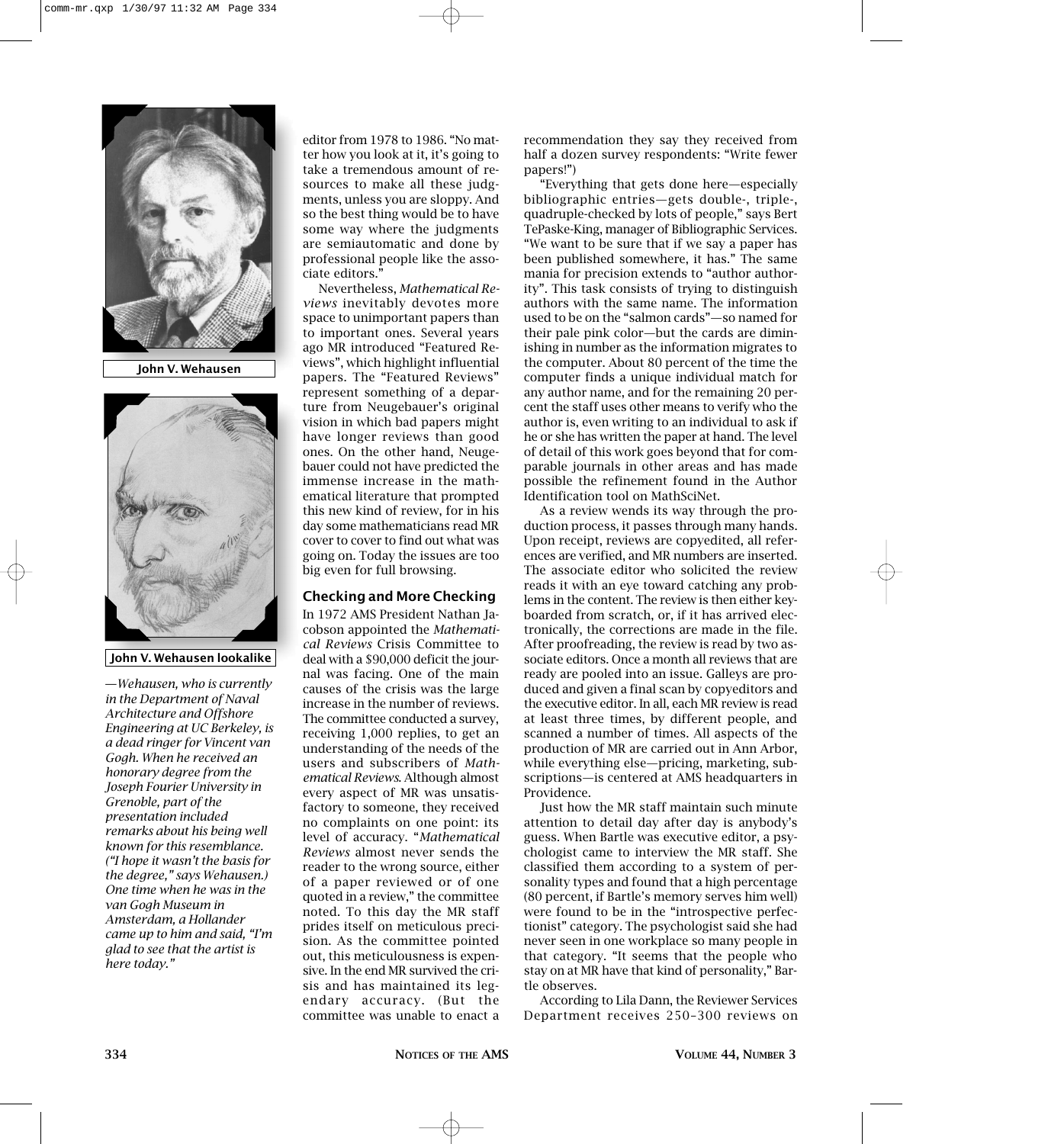Mondays and 100–150 on each of the other days of the week. The department uses a computerized tracking system to deal with the weekly onslaught, so that they know which reviews have been received and when to send reminder letters to laggard reviewers. Currently MR has about 13,000 reviewers and is looking for more all the time, sending out each week about one hundred invitations to review. The reviewer database makes all of these tasks much easier to manage than in the past. But because the old records can be information gold mines, one finds in Dann's office a filing cabinet containing several thousand 3-by-5 cards with data on reviewers. FBI agents confiscated the card of Theodore J. Kaczynski during their investigation

## **MR Folklore: Reviews That Didn't Make It**

Because of the diligence of the associate editors in ensuring that reviews stick to the facts—not to mention to conventions of grammar and spelling—what does not make it into MR is sometimes funnier than what does. Below are excerpts from unedited reviews arriving at the MR office. (Thanks to MR associate editors W. Bouwsma and P. D. F. Ion for supplying plenty of examples.)

#### **Gastronomy**

"…plays important roles in many different brunches of mathematics…" [branches]

"…seem to be dependent on the mush parameter in my opinion." [mesh]

"Authentication codes (A-codes) have been developed to provide protection against these treats." [threats]

"…the so-called Einstein effect where ordinary tea leaves floating at the bottom of a cap filled with tea,…" [cup]

"…by means of the method of supper and lower solutions..." [upper]

#### **Hoist with Own Petard**

"The paper is written very bad. The language used in the paper is only a little similar to English but it is not English."

## **Barnyard Animals in Mathematics**

"…torsion-free submodule of the free mule *F*…" [module]

#### I**t Don't Mean a Thing If It Ain't Got That Swing**

"…to the current local-differential approximations of gravitational collapse, black holes, big band and all that." [big bang]

#### **The Places They Go!**

"With the migration of Soviet mathematicians along the unstable manifold of economic and societal situations some classical results have now been translated into English."

#### **Threatening Integrals and Mathematical Combat**

...using the theme of oscillatory integrals as a common threat." [thread]

- "…which make it possible to study a really mean *p*-valent functions …" [areally]
- "…they are able to make sophisticated use of combatibility…" [compatability]
- "…that is, the execution of a newly arriving customer has to wait only for the termination of exe-

cution of some customers which have already arrived,…" [would not want to be a customer here!]

#### **Greetings from a Faraway Land**

"Best wishes for a Happy New Year for You and all Your Stuff." [Staff]

of the Unabomber case—he reviewed only one paper for MR—but if you ask Dann, she will show you a copy of the card that she keeps in her desk.

# **Brewing a High Tech Database**

*Mathematical Reviews* has had many homes over the years. It was located in various buildings on the Brown University campus until 1965, when the AMS trustees decided to move MR to Ann Arbor, where it has always maintained close ties to the University of Michigan. MR's present home at 416 Fourth Street is a 1904 brick building that was home to Ann Arbor's most successful brewery. Brewing up "Ann Arbor Old Tyme", "Creme Top", and "Town Club", it survived Prohibition only to close down in 1949. To the uninitiated (meaning those who have worked at MR for less than a decade) the building is a maze of ramps and hallways and staircases; to get to certain parts of the building from others, one must ascend one set of stairs and descend another.

The MR offices are modest, sporting some 1970s-vintage furnishings which, twenty years later, have earned the term quaint. These surroundings are in stark contrast to the very modern production methods. Production manager Sandra Barth started at MR thirty-one years ago doing a wide variety of tasks without a computer in sight; today her job is much narrower and entirely computerized. The centerpiece of Barth's department is the MR database, which contains all of the bibliographic information for every item reviewed in MR going back to 1940 as well as all reviews going back to 1980. The department continually feeds new material into the database, spinning off whatever is needed for production: lists of various sorts, proof copy, and camera copy for the printed MR. The data are also transformed into various formats used by commercial distributors of the MR database and rearranged in different formats to create specialized indexes.

Early efforts at computerizing MR operations began in the early 1970s, when Jacob Burlak was executive editor, and came to fruition during the tenure of John Selfridge, who came to MR in 1978. At that time bibliographic information was typed onto dittoes, and these would be used to reproduce as many copies as needed for record keeping and other purposes. "In 1940 this was a marvelous system," Selfridge remarks, "but by 1978, it was just hopelessly out of date." MR was then typeset in hot lead by a compositor in England. Afterward, the lead was melted and all that remained was the printed publication and the paper records in Ann Arbor. This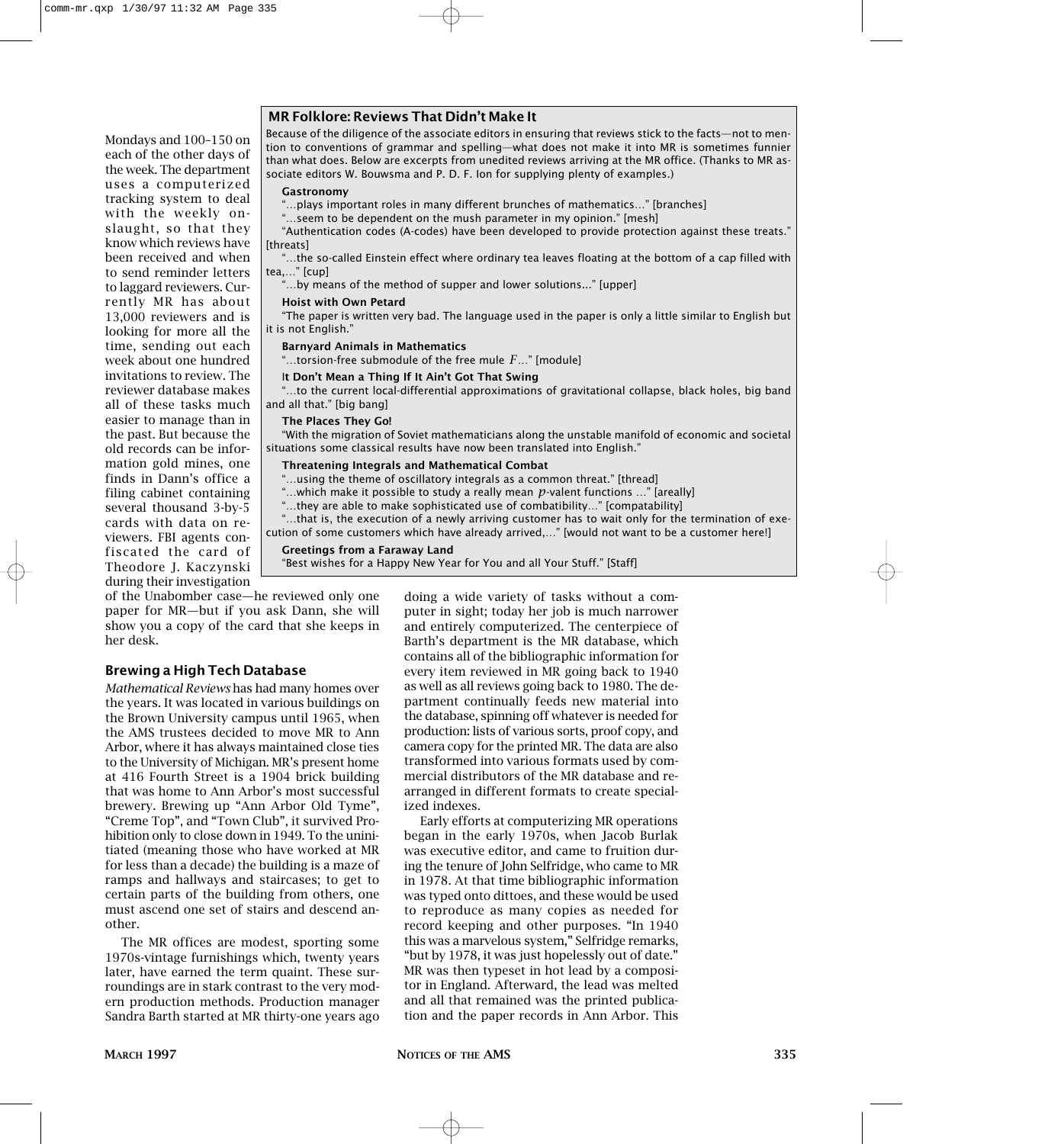meant that other products, such as author indexes and reviews volumes, all required laborious retyping. By 1980 MR had set up a bibliographic database (pre-1980 material was added gradually over the succeeding ten years). About that same time MR switched from hot lead typesetting to a proprietary computerized typesetting system; later on, it switched over to T<sub>F</sub>X.

Information from the MR database has been available electronically for a number of years through commercial database vendors as well as on magnetic tape and CD-ROM. Today the database seems to have found its most comfortable home in the form of MathSciNet, the service offering access to the MR database through the World Wide Web. MathSciNet offers complete bibliographic information for MR and the text of reviews from 1980 to the present, as well as extensive links between reviews, a sophisticated author identification tool, and journal issue information.

Getting MathSciNet up and running was a collaborative effort involving a couple dozen staff members in the AMS headquarters office in Providence and the MR office in Ann Arbor. Donald G. Babbitt, who was executive editor at the time (and who is now in the Providence office as AMS publisher), got the project off the ground. MR systems developer Drew Burton and associate executive editor Jane Kister worked on the first design plan for MathSciNet in 1994, and their design is very close to what one finds on Math-SciNet now. In addition to the powerful search capabilities, Burton notes, MathSciNet also "allows people to browse almost like they would in a library." He credits the attention and care put into the MR database with making MathSciNet so flexible and powerful. In addition, the rapid spread of the World Wide Web meant that, by the time MathSciNet was introduced in January 1996, enough people were familiar with using Web browsers that MathSciNet caught on very quickly. According to Burton, the reaction to MathSciNet has been "overwhelmingly favorable."

Another long-time MR employee, Burton was originally trained as a biblical scholar. He was on the research team for the Genesis Project, which in 1977 set out to produce one film each year for thirty years covering all of the books of the Bible. The hope was that churches around the world would put in subscriptions for the films, but the project folded after the first film for lack of subscriptions. So the following year Burton took a job as a copyeditor at MR and gradually got involved in the computerization effort, learning what he needed about programming as he went along. Working on MathSciNet is closer to Burton's scholarly training than one might think at first: he points out that the New Testament, with its linked parallel descriptions of the life of Jesus, was the world's first hypertext document.

## **The Future of** *Mathematical Reviews*

Now more than half a century old, *Mathematical Reviews* has weathered a number of crises that threatened its very existence. It survived because mathematicians saw great value in preserving this guide to the mathematical literature. Today MR is an institution, and its disappearance is difficult to imagine. However, the simple fact that information is valuable does not ensure its survival. Keith Dennis knows this only too well. When he came to MR as executive editor in 1995, he heard about a card catalog of mathematics books and papers written from the time of the invention of the printing press to about 1920 said to be in a library in Berlin. A Berlin librarian, Georg Valentin, worked on this catalog for forty years, starting in 1880. The idea of making the catalog more widely available was discussed at International Congresses of Mathematicians, but the catalog was never published. Realizing that this information would vastly increase the scope of MR, Dennis began writing to numerous mathematicians and librarians in Germany. It took two months, but he finally discovered the fate of Valentin's catalog: it was destroyed by a bomb in February 1944.

Don't computers make such losses less likely today? Dennis is not sure. "I think things are disappearing at a more rapid rate now than they ever have before," Dennis notes. "They're up on the Web, and then they're gone." What is needed is an organization to collect and preserve information of value so that present and future mathematicians have access to it. "I think that's the role of the AMS and MR," Dennis says. For example, MR is working with *Zentralblatt* on a project to convert the first mathematical reviewing journal, *Jahrbuch über die Fortschritte der Mathematik*, into electronic form. *Jahrbuch*, the precursor of both MR and Zbl, ran from 1868 to 1942 and would expand considerably the scope of MR.

Other enhancements to MR are under way. Right now one of the top priorities is to enter into the database the reviews from 1940 to 1979, which currently are available only on paper. It is expected that these reviews will be available on MathSciNet in about two years. Another improvement to MathSciNet is already here: direct links from reviews to articles appearing in AMS electronic journals. The vision is eventually to provide links from MathSciNet to any electronic journal. This is not as simple as it sounds, because there are no standards for the way information is organized in electronic journals. "If there is a different scheme for every journal, then that's going to make it very difficult," Dennis